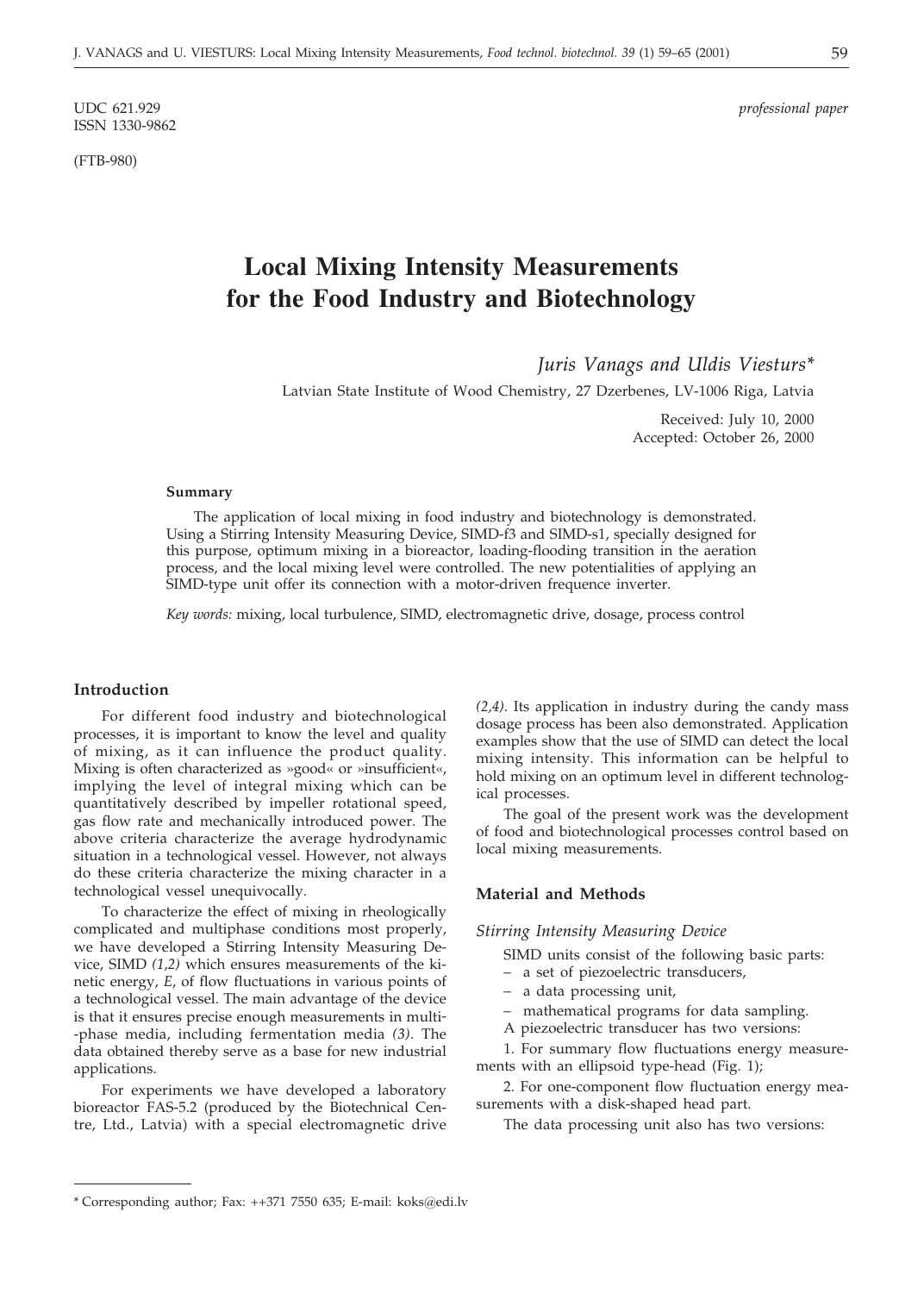Cable Metallic Piezoelement body (inside) Needle Ellipsoid

**Fig. 1. Piezoelectric transducer**

1. An input channel measuring unit with a possibility to adjust the calibration coefficient, integration time and RS-232 interface for data exchange (SIMD-s1);

2. An advanced version with 8 input channels with a possibility to adjust the integration time, calibration coefficients, sensitivity, frequency ranges of measured signals and data exchange parameters using RS-232 (SIMD-f3).

The transducer operates in the following way. When the turbulent multi-phase flow interacts with the flow receiver head of the transducer, mechanical oscillations are generated by the cantilever-shaped needle in the piezoelement, resulting in the generation of a proportional electrical charge signal *q*. To ensure the generation of identical charge signal values irrespective of the direction of the flow action, the flow interaction to the receiver is arranged in an ellipsoidal (diameter  $\approx$  4 mm) form. Since the interaction of identical flows in an axial direction generates the weakest signal, the ellipsoid squeezing factor is  $a/c = 1.5{\text -}2.5$ . It depends on the dimensions and mass of the transducer design elements. If measurements are carried out with a directional sensitive transducer, then a head in the form of a disk (diam $eter = 3-4$  mm) is used. In this case, the same properties can be used in one dimensional form.

As it has been shown earlier (*2*), the interpretation of readings is based on the fact that the charge signal *q* is proportional to the mean kinetic energy *E* of flow fluctuations:

$$
q \sim E \tag{1/}
$$

The data processing unit ensures:

- amplifying of signals;
- low- and high-frequency filtering;
- calibration;
- integration of measured signals;
- ¿ displaying of flow kinetic energy *E*;
- data exchange with the computer.

#### *Bioreactor FAS-5.2*

FAS-5.3 is a 5 L laboratory bioreactor for continuous and batch cultivation of microorganisms. Its main attraction is the introduction of a novel electromagnetic drive, which ensures convenient servicing/application as well as good aseptic conditions (Fig. 2). Interchangeable stirring systems, including a counter-flow system, provide an intensive stirring mode which prevents the damage of microorganism populations. Additionally, FAS-5.3 can be completed with a 30 L stainless steel vessel equipped with the same electromagnetic drive. This 30 L vessel is in a separate frame construction, but uses the same bioprocess controller, pneumatic part and thermostat block.

### *Bioprocess controller*

Besides traditionally measured and controlled parameters  $(t, pH, pO<sub>2</sub>, n, f$ oam, etc.) the bioprocess controller ensures measurements of overpressure *p*, air consumption *Q* and local stirring energy *E* by SIMD. The controller is based on a Basic programmable multitasking microprocessor Tiny Tiger (Wilke Technology, GmbH, Germany) (*5*), which allows easy corrections in the controller program. The Biotechnological Centre Ltd. (*6*) has obtained software and hardware tools from Wilke Technology, GmbH for realizing flexible process control projects in biotechnology and the food industry. This is a new product which appeared on the market only in 1998. It is possible to connect other additional devices in a measuring/control circuit. Feedback is carried out with the help of the following executive elements: 3 Masterflex peristaltic pumps (for pH and foam control); temperature control which is performed through a jacket *via* a closed recirculation thermostat system; an electromagnetic drive system which ensures the rotational speed in the range 10**–**1000 rpm using a SIEMENS inverter. Outputs of RS-232 or RS-485 serial communications are available. The mathematical Windows program samples the process data in tabular or graphical form.

#### *Experimental conditions in bioreactor*

The local kinetic energy *E* was measured in two points: close to the upper turbine impeller and close to the wall in the same plane. For energy measurements, SIMD-f3 was used.

Experiments were carried out in a 5 L-vessel. The diameter of the vessel was  $d = 150$  mm, and the height  $h_1$  = 280 mm. The height of the liquid level used in the experiments was  $h = 150$  mm. The vessel was equipped with three radial baffles of 20 mm in width and a sparger ring of 80 mm in diameter. A standard Rushton radial turbine mixing system of 75 mm in diameter (*d*) and standard parameters were used in experiments. The standard parameters were: 6 blades of 19 mm in length, 15 mm in height; the disk was 50 mm in diameter. Impeller of bottom clearance was 75 mm.

To simulate the influence of pseudoplastic liquids (*e.g.* fermentation broth and other technological broths), different carboxymethyl cellulose (CMC) mass concentrations were used, *e.g.* 0.22, 0.62 and 0.8 %. Power law coefficients of the Ostwald and de Waele rheological model were found using a rotation viscosimeter REO-TEST-2 (*2*).

To ensure the automatic control depending on the value of SIMD-f3 signal, a serial output signal from SIMD-f3 was transformed in an RS-485 signal and transmitted to a bioprocess controller BIO-2 *via* the RS-485

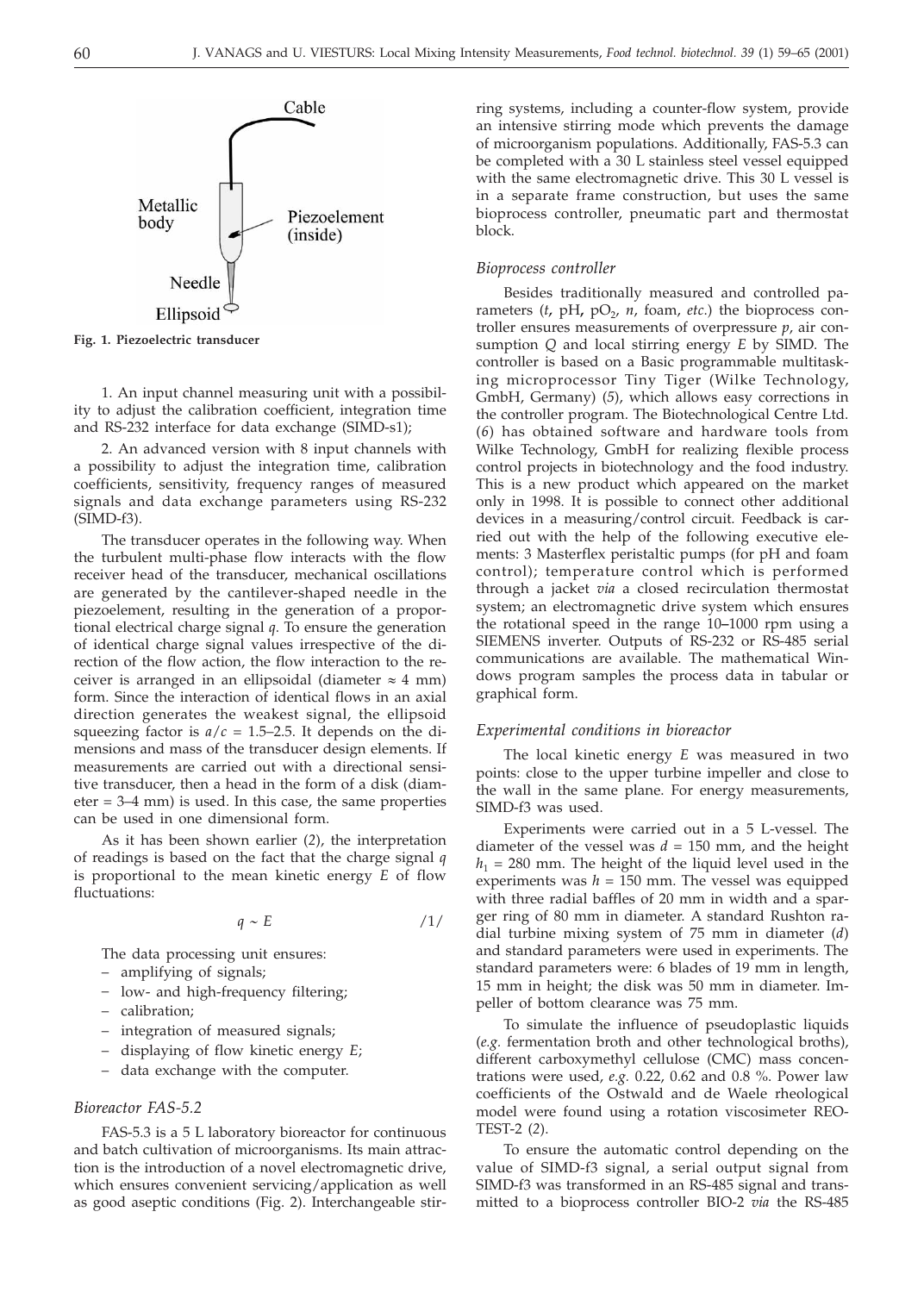

**Fig. 2. Bioreactor FAS-5.2 (mixing vessel) equipped with an electromagnetic drive:** (1) rotor; (2) stator poles; (3) stationary axis; (4) mobile axis; (5) bearings; (6) impellers; (7) Hall transducers; (8) adjustment panel; (9) control impulse regulator; (10) power amplifier

Bus line. The analogue output (4–20 mA) of BIO-2 was connected to the input of the SIEMENS Micromaster Junior (0.5 kW) inverter. In such a way, BIO-2 gave an output signal for changing the mixer rotational speed depending on the local energy *E* value and its time varying dynamics.

## *Description of a mass dosage system for high-viscous liquids*

In the technological line, a part which ensures the dosage of high-viscous pseudoplastic liquids is designed to carry out the process using a modification of SIMD-f3.



**Fig. 3. Flow sheet of a caramel dosage system**

The given dosage system (Fig. 3) is used for dosage, mixing and preparation of a caramel syrup. The dosage controller is based on a Basic programmable microprocessor Basic Stamp (Parallax, Inc., USA). At the factory LAIMA (Latvia's confectionery producer), 5 such controllers are installed, and all of them are connected through RS-485 to an IBM PC computer to fix each dosage cycle and summarize weight of each component in tabular form.

The dosage station PROGRESS, produced in Russia according to the license of Kloeckner (Germany), one of the world's greatest confectionery machine producers, consists of four valve pairs (each pair has one rough and one fine valve), a vibrator (for sugar dosage), the upper and lower vessels (each about 200 L). Different media (syrups, water, sugar) come from other technological stages through tubes to the valves of the dosage station. Both of the vessels have a motor with mixers. The upper and lower vessels are connected through an automatic valve (normally closed). The output of the lower vessel is connected with a pump. The upper and lower vessels are connected with tensor gauges to register the weight. Each vessel has a level meter. In addition, there are different manual valves and other accessories.

The dosage controller has the following working regimes which are selected with the key CHANGE: Calibration (weight calibration), Manual (manual switching on/off of valves), Recipe adjustment (adjustment of the mass of each component and the dosage sequence), Summary components (explanation of the realized cycles and summary mass of each component), Time (adjustment of the mixing time in the upper vessel) and Start. When the Start regime is selected, then the automatic dosage process is started according to the selected recipe. Each component (sequentially) is passed through the corresponding valve in the upper vessel. For each component, first of all, the rough valve is opened, followed, after a pause, by the fine one. To ensure better dosage precision (the valves have some inertia), the fine valve works with pauses – if the rest of the weight is smaller, then the dose is also smaller. When all the components are dosed into the upper vessel, then, at a certain moment (which can be selected from 1 to 255 s), all the components are mixed with the help of a motor M1, connected with impellers. If the lower vessel is not full (according to the readings of the level meter L2), then, after mixing, the obtained caramel mass is poured out through the output valve V6 into the lower vessel. Until the upper vessel is full, the valve V6 will not open, and the cycle will not begin. In the upper vessel, the mass is mixed by the motor M2 and then, transferred to the next technological stages by the pump. M1 and S1 are operated manually, because these operations depend on the next stages which are difficult to put under automatic control. When the mass is poured out through V6, in some time (about 2 s), the data on the last cycle are sent to the computer (*via* RS-485), and a new dosage cycle begins. If the upper vessel is full during the dosage (according to the readings of the level meter L1), then the process is interrupted. It is possible to interrupt the process manually by pressing HOLD and get out of the process by pressing RESET.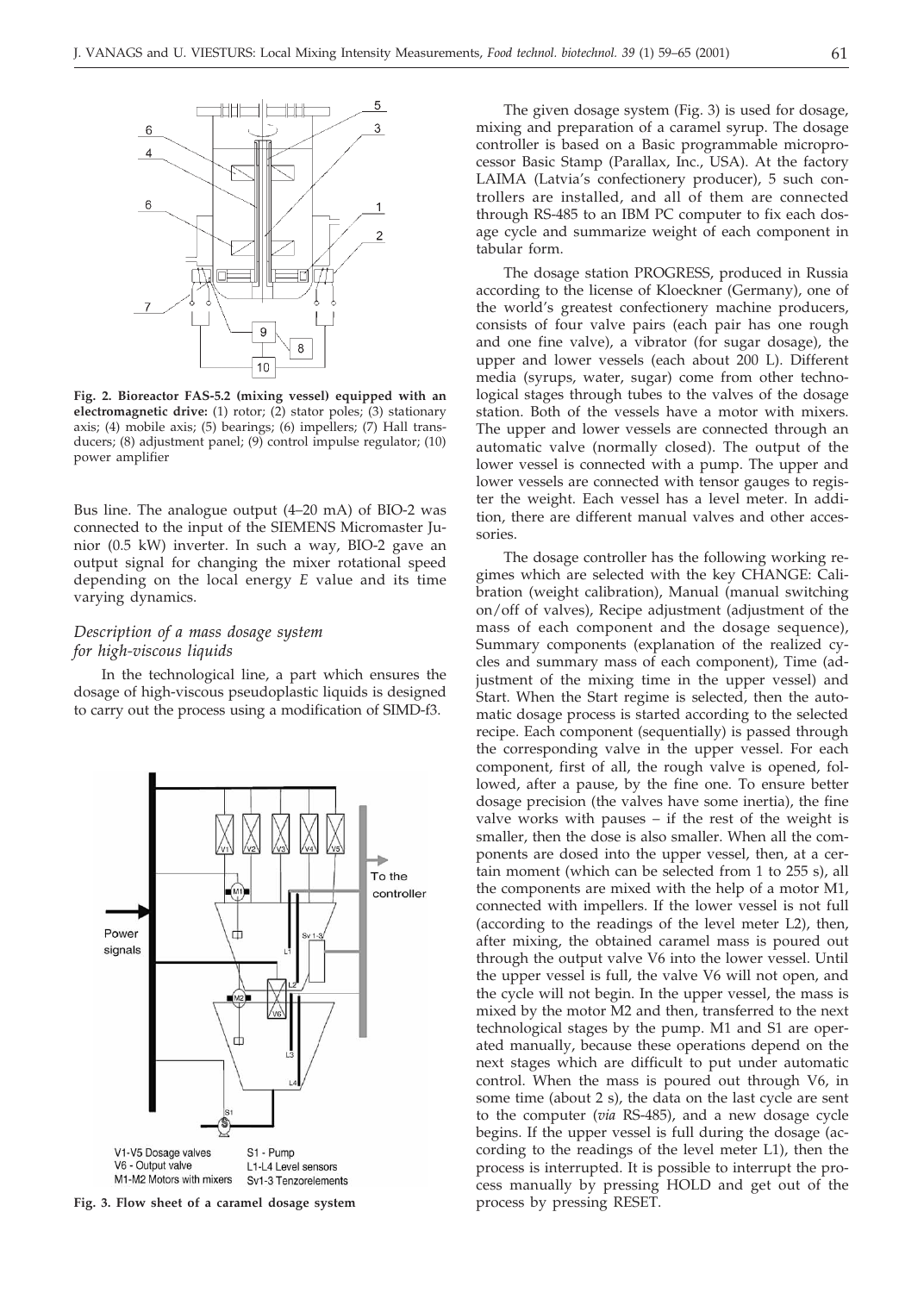#### **Results and Discussion**

## *Control of optimum mixing in a laboratory bioreactor*

For this purpose, different portions of CMC powder were added to the media; mass fractions of CMC were 0.22, 0.62 and 0.80 %. After adding these portions, the powder was dissolved during approximatelly 3 h. In these experiments, the BIO-2 controller was switched in the PID mode (*e.g.* automatic control). The value 54.0  $J/m<sup>3</sup>$  was selected as the energy radial component setpoint (*Er*). For SIMD-f3, integration time was adjusted to be 99 s, and PID coefficients were as follows: P = 200, *I*  $= 85, D = 0$ . Fig. 4 shows average revolutions at a stabilized *E*, after which the experiments were carried out for another 40 min. At a constant energy *E*, with increasing CMC mass fraction, rotational speed also increased.



**Fig. 4. Dependence of impeller rotational speed on CMC concentration at constant energy**  $E = 54.0$  J/m<sup>3</sup>

The results of the earlier experiments (*2*) have shown that, at higher CMC concentrations, dispersion of control tends to increase (up to 4 %). This is explained, firstly, by the fact that impeller rotational speed values increase at higher CMC concentrations; as a result, the hydrodynamic situation in the reactor turns unstable, *i.e*. the liquid level becomes more fluctuated. Secondly, at higher CMC mass fractions and rotational speeds of the impeller, irreversible changes in the mixing medium structure can start, which affects the energy *E* distribution curve as well as the values of stabilized revolutions.

## *Control of the appearance of the flooding regime*

The ascertaining of the flooding regime is very important in biotechnological processes of microorganism cultivation, as in this case, the air designed for aeration is supplied only to a part of the cultivation medium, *i.e*. the part located above the impeller. Another essential reason for mass exchange decrease in the flooding aeration regime is the worsening of gas bubble dispersion. To ascertain the appearance of the flooding regime, the mixer rotation rate  $n = 3$  rps and the sensor location was as follows:

1.  $z_1 = 50$  mm;  $r_1 = 19$  mm (a point between the axis and the impeller blades tip and 50 mm above the turbine).

2.  $z_2 = 0$  mm;  $r_2 = 45$  mm (a point in the middle plane of the impeller relatively close to the tips of the impeller blades).

Both upper positions in an agitated batch were chosen to demonstrate a dramatic increase in energy (*E*) upon setting up the flooding flow regime (Figs. 5a and 5b).



**Fig. 5. Indication of the loading-flooding effect: (a)** close to the Rushton turbine; **(b)** above the impeller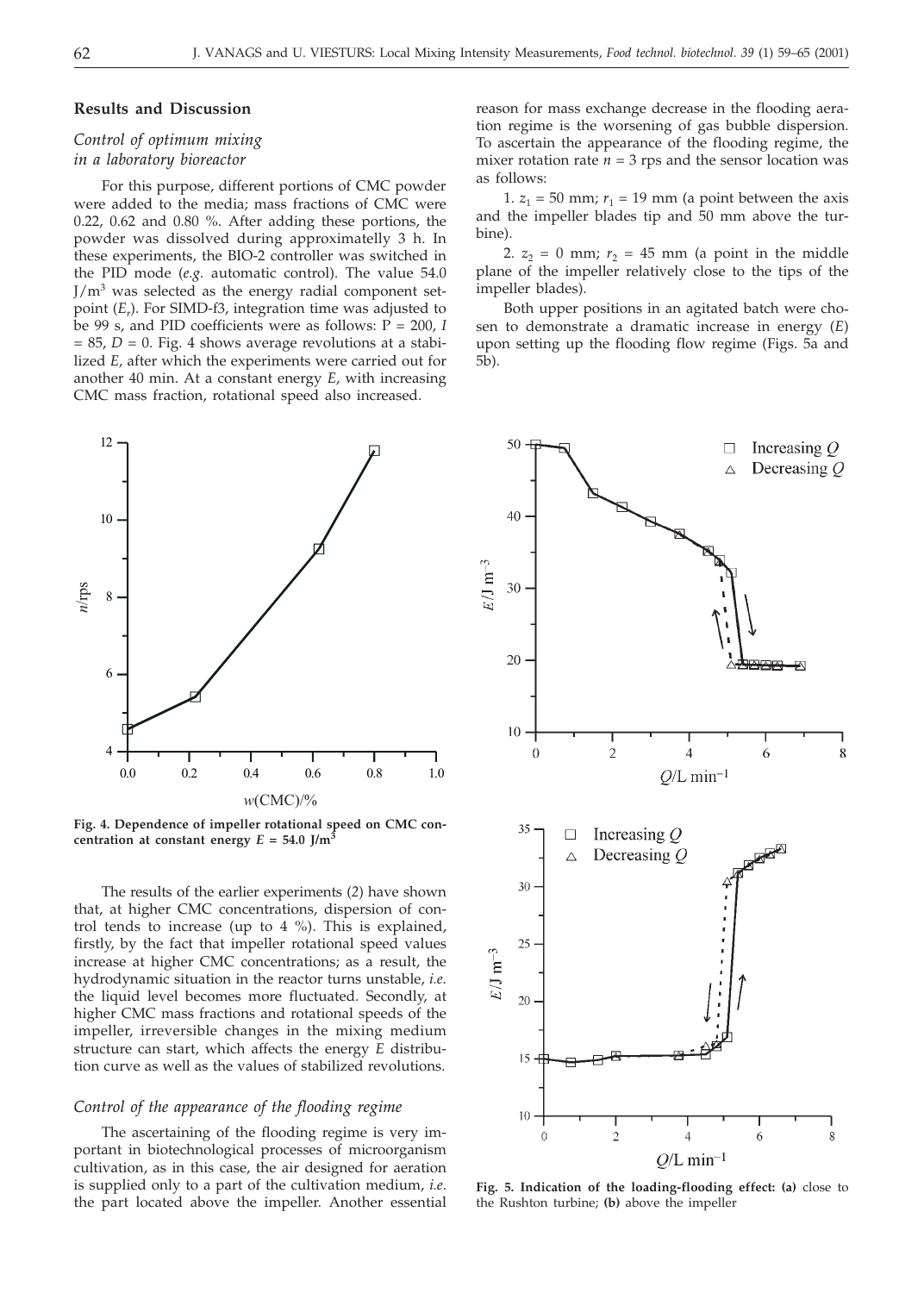In the first position, still in the loading regime at increasing *Q*, there were practically no changes in energy *E*. However, upon setting up the flooding regime, the *E* value increased instantly about 2.5 times, then, at further increase in *Q*, the *E* value grew approximately proportionally. At the same time, in the second position (the one close to the impeller), the behavior was opposite, *i.e*. at the beginning, the *E* value slightly decreased with an increase in *Q* and dropped about 1.7 times upon achieving the flooding point. Further increase in *Q* did not change the *E* value in this point.

In both the positions, a hysteresis effect could be also observed, *i.e.* by decreasing *Q* from the flooding zone, loading occurred again at a lower *Q* value.

The ratio of the energy E values above the impeller and the impeller plane was chosen as the flooding effect criterion. As can be seen, in the moment when the loading state is present, this ratio is within 2.2–2.3. As the flooding regime sets up, this ratio falls to 0.6. On the contrary, as transition loading/flooding occurrs, this rate changes more than 3.5 times. Probably, this ratio can vary with varying conditions. However, in any case, this will be essential enough to serve as an indicator of flooding set up. As such information is received in the production process, the operator performs operations to prevent the flooding regime, for example, decreases the flow rate *Q*.

## *Control of mixing in the candy (caramel) production process*

In many processes used in food industry, mixing regime is determined by the state of the rheological properties of the medium. A typical example is the case when the medium solubility impairs as a result of an increase in viscosity. In this case, it is important to increase the rotational speed of the impeller to ensure necessary turbulence for better solubility in the greater part of the reactor, wherever possible.

The preparation of the caramel (a special type of candies) corresponds to the above-mentioned situation. The automatic preparation of this mixture proceeds in accordance with Fig. 3 and this article's section **Materials and Methods**, *Description of a mass dosage system for high-viscous liquids*.

In accordance with the scheme shown in Fig. 6, a piezotransducer is placed in lower vessel of the dosage system (Fig. 3) in a characteristic point of the vessel. In this case, the characteristic point defines the site where the variations in energy *E* owing to the change in viscosity and rheological properties are reflected best. In its turn, SIMD-s1, which processes the signal received from the piezotransducer, forms an analogue output signal of 4–20 mA, which is proportional to the energy *E* value. To ensure variations in the rotation rate of the mixer engine M2 depending on energy *E* values, SIMD-s1 is connected at the analogue output to the analogue input of the inverter. The latter is designed for PID control.

This appliaction is important, as the caramel mass aparent viscosity (60–250  $p/s$ ) can vary rather dramatically in the production process depending on the product form (*e.g*. the selected recipe) and raw materials (mainly syrup-type) applied. However, in its turn, as is shown in the present study, energy *E* values tend to decrease with increasing viscosity at a constant rotational speed of the impeller. At higher viscosity values, a higher rotational speed of the impeller is required to ensure a better mixing of the components and prevent the sedimentation of sugar. As an SIMD transducer is placed in the vicinity of the M2 impeller, energy *E* can be measured in the given point. At a constant rotational speed rates of the impeller, energy *E* tends to decrease with increasing viscosity. Hence, to ensure a constant intensity of mixing  $(E = constant)$ , the M2 impeller rotational speed should be increased, which is performed using a SIEMENS inverter.



**Fig. 6. Local mixing control during the caramel mass preparation process using SIMD-s1**; number of mixers – 2. Diameter of mixer  $d = 210$  mm. Distance between the transducer head and the lower mixer 24 mm

## *Control of mixing in biotechnology*

Hundreds of annual publications, including our studies (*2,3,7–9*), deal with this phenomenon. Within the context of the present work, the main point is that SIMD and FAS-5.2, having minimum vibrations for correct *E* measurements, are valuable tools for solving process optimization problems (*10–16*). Two examples could be mentioned here illustrating the use of SIMD. In all cases, the function of the energy *E* distribution across the bioreactor volume *E(r,h)* was used as primary information on mixing in the bioreactor. To reduce the number of the measured points, energy *E* was measured in the zones where the intensity of *E* was the highest. These zones reflect the change of *E(r,h)* distribution, influenced by different factors (*n, Q*, biomass, *etc.*) most sensitively. When studying the effect of mixing on cultivation of *A. niger*, various mixing systems were used in a 3 L-bioreactor:

- the standard turbine mixer STMS,
- the counter-flow mixer with one drive CFMS 1,
- the counter-flow mixer with two drives CFMS 2.

In counter-flow mixers, the upper and lower mixing flows interact in opposite directions. Besides, in CFMS 1,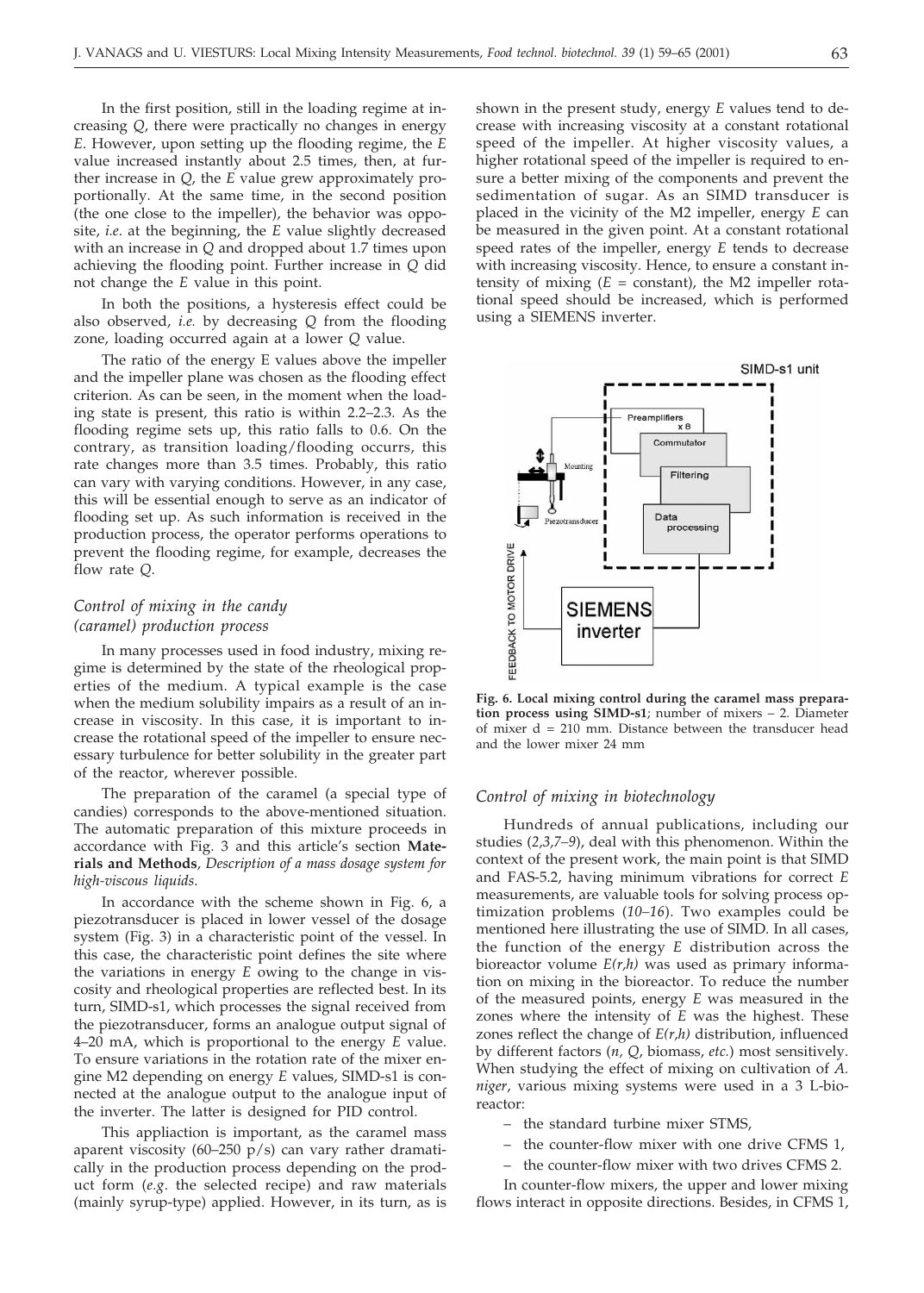axial flows interact oppositely, and in CFMS 2, axial and tangential flows interact in opposite directions. Thereby, an even distribution of the introduced energy is ensured. As a criterion of the evenness of energy distribution,  $k_D$  has been used:

$$
k_{\rm D} = \frac{1}{V} \iint\limits_{(V)} \sqrt{(\text{d}E/\text{d}r)^2 + (\text{d}E/\text{d}h)^2} \ r \, \text{d}r \, \text{d}h \qquad /2 /
$$

It may be assumed that the greater  $k_D$ , the greater the maximum shear stresses in the bioreactor.

In all the three mixing systems, *A. niger* cultivation was carried out at the same mechanically introduced power. An inversely proportional dependence between citric acid productivity and  $k_D$  was established. In its turn, the dependence between  $k_D$  and the productivity according to the sugar source indicates that the maximum unevenness of  $k_D$  is  $\approx 1100$  J/m<sup>3</sup> (Fig. 7). This is confirmed also by the cultivation practice, which shows that each *A*. *niger* strain has a pronounced mixing intensity optimum.



Fig. 7. Dependence of citric acid productivity  $Y_{P/S}$  on the un**evenness**  $K_D$  of energy  $E$  in  $A$ . niger cultivation

It has been established that, for bacterial microorganisms, the optimum mixing in STMS is achieved at higher mixing rotational speed values rather than for mycelial fungi. The lysine producer, *Brevibacterium flavum*, was investigated regarding the correlation between the conventional maximum energy *E* (which was measured at some distance from the impeller blades in its central plane) and the activity of the Krebs cycle enzyme aconitase, since it reflects the dynamics of the growth and biosynthesis process more sensitively. It has been established that there is an obvious proportionality between the aconitase activity and energy *E* (Fig. 8).



**Fig. 8. Dependence of aconitase activity** *Ac* **and energy** *E* **in** *Brevibacterium flavum* **fermentations**

As can be seen from the above examples, the SIMD application way depends on the fact, which mixing aspect limits the process yield.

## *Control of oxygen partial pressure pO2*

Taking into account flexibility, which is ensured by the bioprocess controller BIO-2, it is possible to perform also other process control tasks connected with local mixing. For example, it ensures the necessary minimum and maximum mixing levels during the  $pO<sub>2</sub>$  control process.

In fermentation processes, a definite level of dissolved oxygen partial pressure  $pO<sub>2</sub>$  is normally provided by changing the automatic rotational speed rate *n* of the impeller and the supplied air *Q*. To secure the limit of the minimum and maximum mixing level, the impeller minimum and maximum rotational speed rates, respectively, are set. Taking into account the fact that, in the fermentation process, rheological properties can vary and that different amounts of the supplied air change the distribution of the introduced energy, rotational speed rate does not reflect the mixing level.

To ensure the given control task, it is necessary to place 2 piezotransducers in the fermentation vessel, *i.e*. one close to the impeller, and the other approximately in the middle of the plane between the impeller blades and the reactor wall. The maximum mixing level  $E_{\text{max}}$  is controlled with the first transducer, and the minimum miming level *E*min with the second transducer. It means that revolutions will be increased according to needs for  $pO<sub>2</sub>$ control until  $E < E_{\text{max}}$ , and decreased until  $E > E_{\text{min}}$  are secured.

Thus, for example, in the case of *Trichoderma viride* (the fermentation was carried out in a FU-8 bioreactor with a working volume of 3 L), it has been established how, controlling pO<sub>2</sub> according to the energy *E* limit, the rotational speed continues to vary (in this case, to increase) (Fig. 9). This is connected with the fact how the